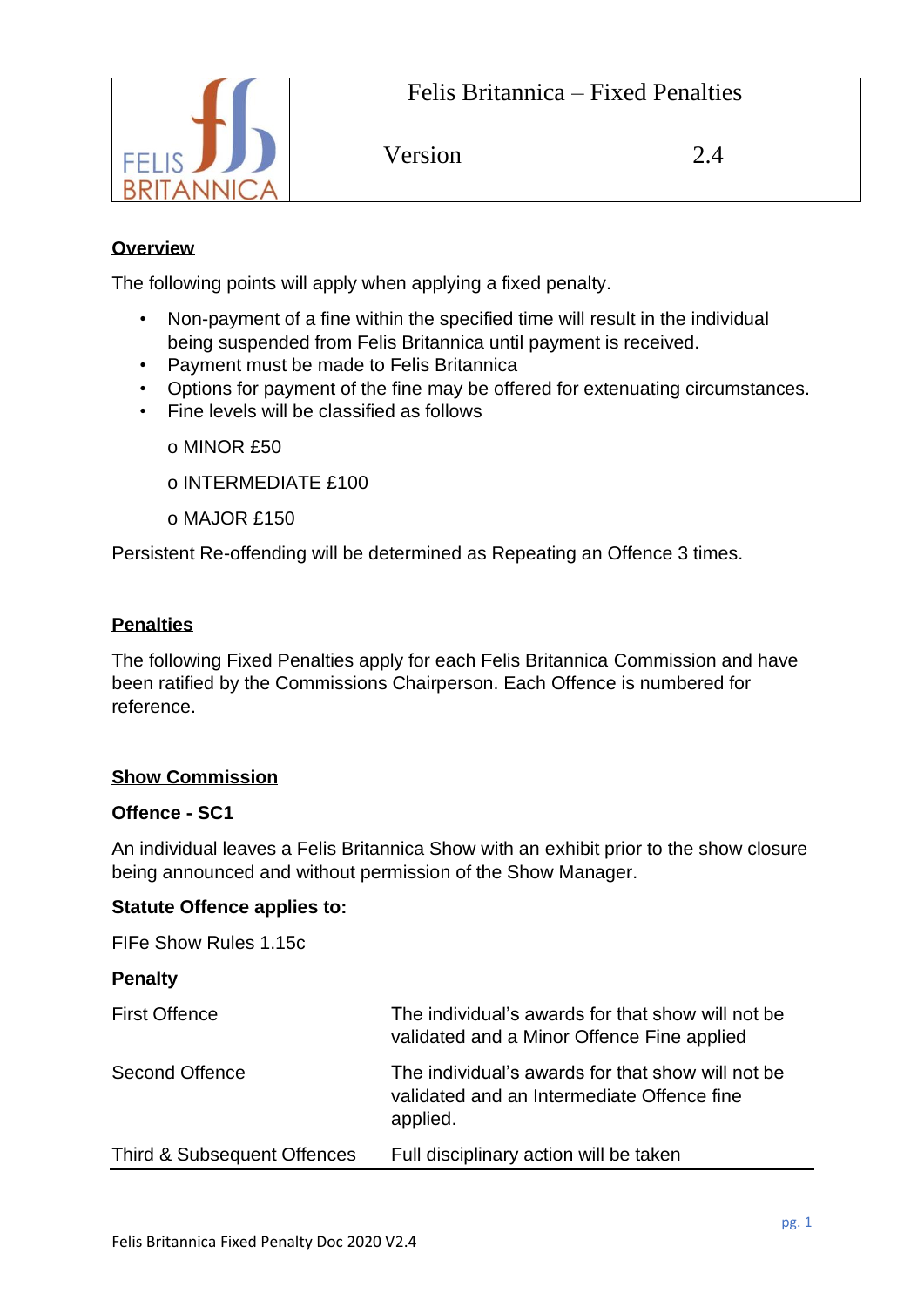## **Offence – SC2**

**Penalty**

An individual exhibits at a Felis Britannica Show and does not pay the entry fee without prior arrangement with the show management.

## **Statute Offence applies to**

FIFe Show Rules 1.15a

| <u>Γ σπαιτγ</u>             |                                                                                                                                                                                                                                                  |
|-----------------------------|--------------------------------------------------------------------------------------------------------------------------------------------------------------------------------------------------------------------------------------------------|
| <b>First Offence</b>        | Suspension of the individual concerned from<br>exhibiting at, taking part in or having connection<br>with any Cat Show licensed by Felis Britannica<br>until such time as the entry fee is recovered and a<br>Minor Offence Fine applied.        |
| <b>Second Offences</b>      | Suspension of the individual concerned from<br>exhibiting at, taking part in or having connection<br>with any Cat Show licensed by Felis Britannica<br>until such time as the entry fee is recovered and<br>an Intermediate Offence Fine applied |
| Third & Subsequent Offences | Full disciplinary action will be taken.                                                                                                                                                                                                          |

## **Offence – SC3**

An individual fails to return a perpetual trophy when requested by the Show Manager or FB Show Commission.

#### **Statute Offence applies to**

Felis Britannica Show Rules 6.1.1

## **Penalty**

| <b>First Offence</b>        | Suspension of the individual concerned from<br>exhibiting at, taking part in or having connection<br>with any Cat Show licensed by Felis Britannica<br>until such time as the trophy is replaced in kind, in<br>monies or the trophy is recovered and a Minor<br>Offence Fine applied.        |
|-----------------------------|-----------------------------------------------------------------------------------------------------------------------------------------------------------------------------------------------------------------------------------------------------------------------------------------------|
| Second Offence              | Suspension of the individual concerned from<br>exhibiting at, taking part in or having connection<br>with any Cat Show licensed by Felis Britannica<br>until such time as the trophy is replaced in kind, in<br>monies or the trophy is recovered and an<br>Intermediate Offence Fine applied |
| Third & Subsequent offences | Full disciplinary action will be taken.                                                                                                                                                                                                                                                       |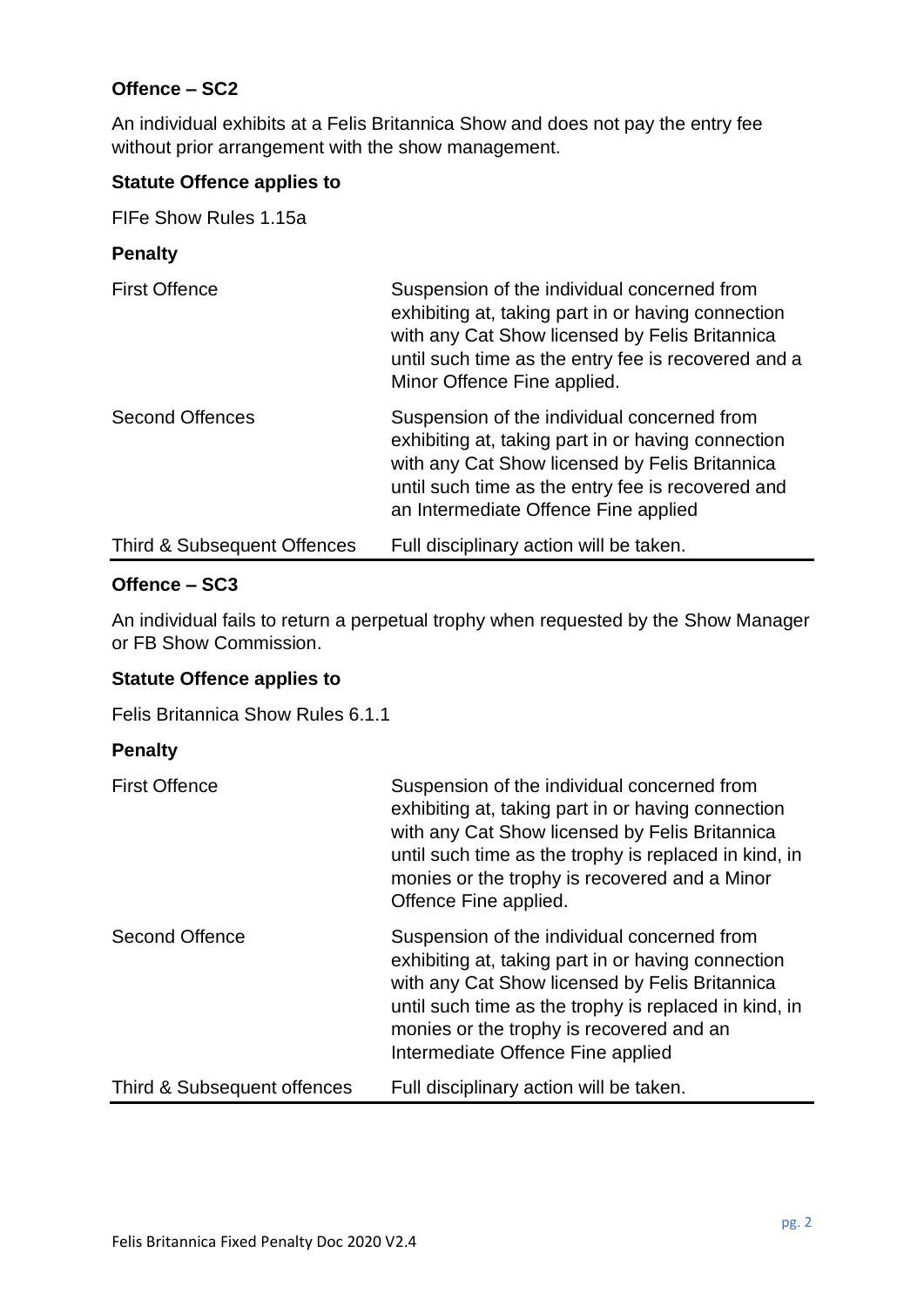## **Breeding Health and Welfare Commission**

## **Offence – BHW1**

An individual member breeds a queen more than 3 times in a 24-month period.

### **Statute Offence applies to**

FIFe Breeding and Registrations Rule 2.3

| <b>Penalty</b>            |                                                                                                |
|---------------------------|------------------------------------------------------------------------------------------------|
| <b>First Offence</b>      | a written warning and a Major Offence fine applied.                                            |
| <b>Second Offence</b>     | a Major Offence fine applied and 12 months<br>suspension from all Felis Britannica activities. |
| Third and Repeat Offences | Full disciplinary action will be taken.                                                        |

## **Offence – BHW2**

An individual member registers kittens first with another registering body.

## **Statute Offence applies to**

FIFe Breeding and Registrations Rule 4.4.1

#### **Penalty**

| <b>First Offence</b>      | a written warning and a Major Offence fine applied.                                            |
|---------------------------|------------------------------------------------------------------------------------------------|
| Second Offence            | a Major Offence fine applied and 12 months<br>suspension from all Felis Britannica activities. |
| Third and Repeat Offences | Full disciplinary action will be taken.                                                        |

### **Offence – BHW3**

An individual member sells a kitten without a complete set of vaccinations.

#### **Statute Offence applies to**

FIFe Breeding and Registrations Rule 2.3.3

## **Penalty**

| <b>First Offence</b>      | a written warning and a Major Offence fine applied.                                            |
|---------------------------|------------------------------------------------------------------------------------------------|
| Second Offence            | a Major Offence fine applied and 12 months<br>suspension from all Felis Britannica activities. |
| Third and Repeat Offences | Full disciplinary action will be taken.                                                        |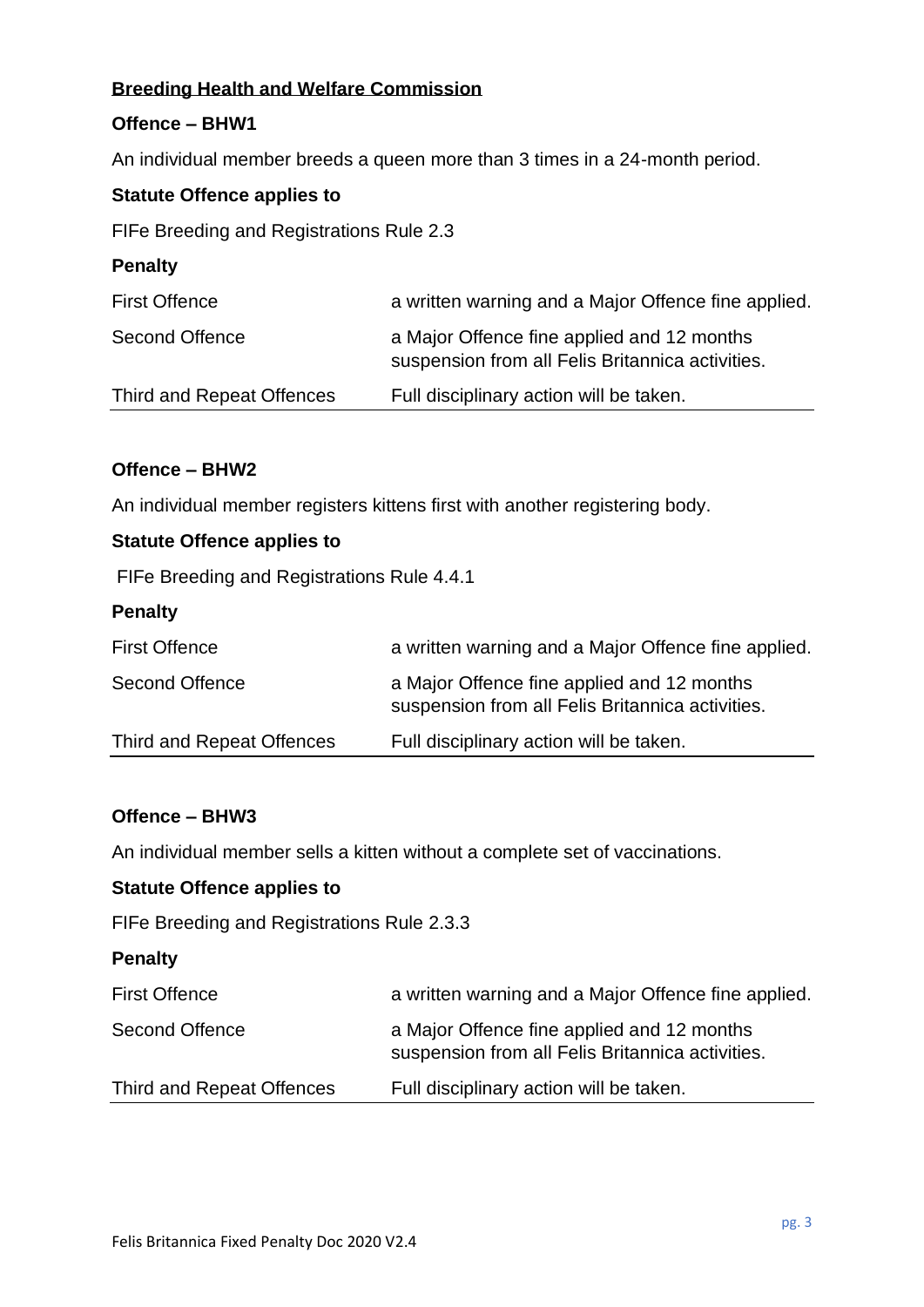## **Offence – BHW4**

An individual member fails to register a kitten bred by them within 8 months of birth.

# **Statute Offence applies to**

FB Breeding and Registrations Rule 3.2.11

### **Penalty**

| <b>First Offence</b>      | a written warning and a Minor Offence fine applied.                                                       |
|---------------------------|-----------------------------------------------------------------------------------------------------------|
| Second Offence            | an Intermediate Offence fine applied and 12<br>months suspension from all Felis Britannica<br>activities. |
| Third and Repeat Offences | Full disciplinary action will be taken                                                                    |

### **Offence – BHW 5**

An individual accepts a queen for mating that is not registered in such a way as to render the resulting progeny registerable in a bone fide cat registry.

## **Statute Offence applies to**

FIFe Breeding & Registration Rule 3.2

| <b>Penalty</b> |  |
|----------------|--|
|----------------|--|

| <b>First Offence</b>      | a written warning and a Major Offence fine applied.                                            |
|---------------------------|------------------------------------------------------------------------------------------------|
| Second Offence            | a Major Offence fine applied and 12 months<br>suspension from all Felis Britannica activities. |
| Third and Repeat Offences | Full disciplinary action will be taken.                                                        |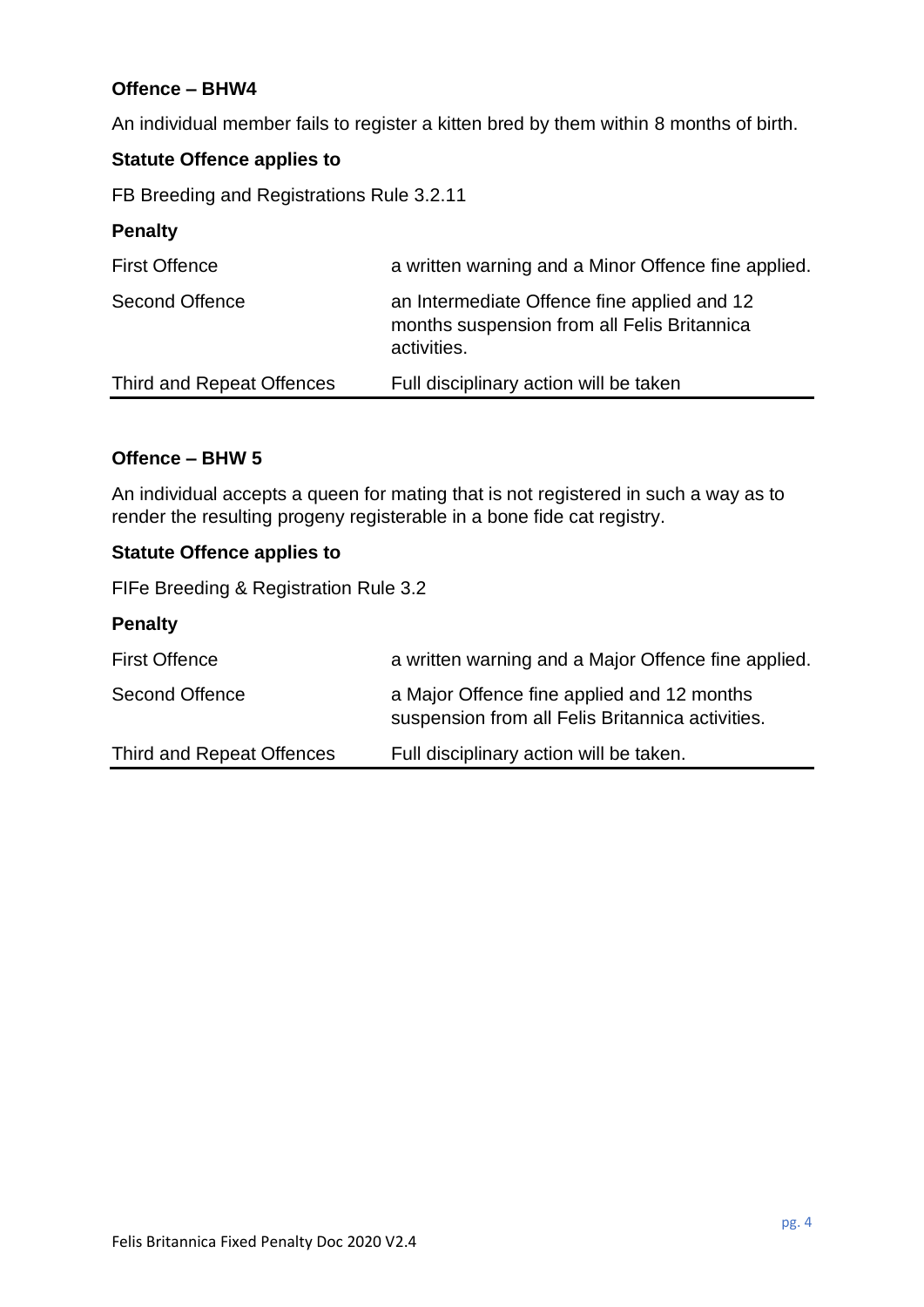## **Disciplinary Commission**

## **Offence – DC1**

A Non-Member attends a Felis Britannica Show under the "Open Doors" policy and breaks any FIFe or FB rule.

### **Statute Offence applies to**

FIFe Show Rules 8.2.2.a

### **Penalty**

The individual should not be eligible to apply for membership in the federation for a period of 1 year and excluded from shows for that period.

### **Offence – DC2**

Any Member that is convicted by a Court of Justice [criminal or civil] of any offence against any act, statute, by-law or regulation relating to the protection, treatment or welfare of any animal or animals.

### **Statute Offence applies to**

Offence as defined in Felis Britannica Disciplinary Process - Section OFFENCES

### **Penalty**

| <b>First Offence</b> | The individual shall be suspended from Felis Britannica until<br>such time as the judicial ban is lifted |
|----------------------|----------------------------------------------------------------------------------------------------------|
| Second Offence       | The individual shall be expelled from Felis Britannica.                                                  |

## **Offence – DC3**

A Member sells or hands over cats with FIFe pedigrees to pet shops or similar organisations, or for any experimental research or testing.

#### **Statute Offence applies to**

FIFe Statutes 3.5 a)

#### **Penalty**

| <b>First Offence</b> | The individual shall be suspended from Felis Britannica for a |
|----------------------|---------------------------------------------------------------|
|                      | period 1 year and a Major Offence fine applied.               |

Second Offence The individual shall be expelled from Felis Britannica.